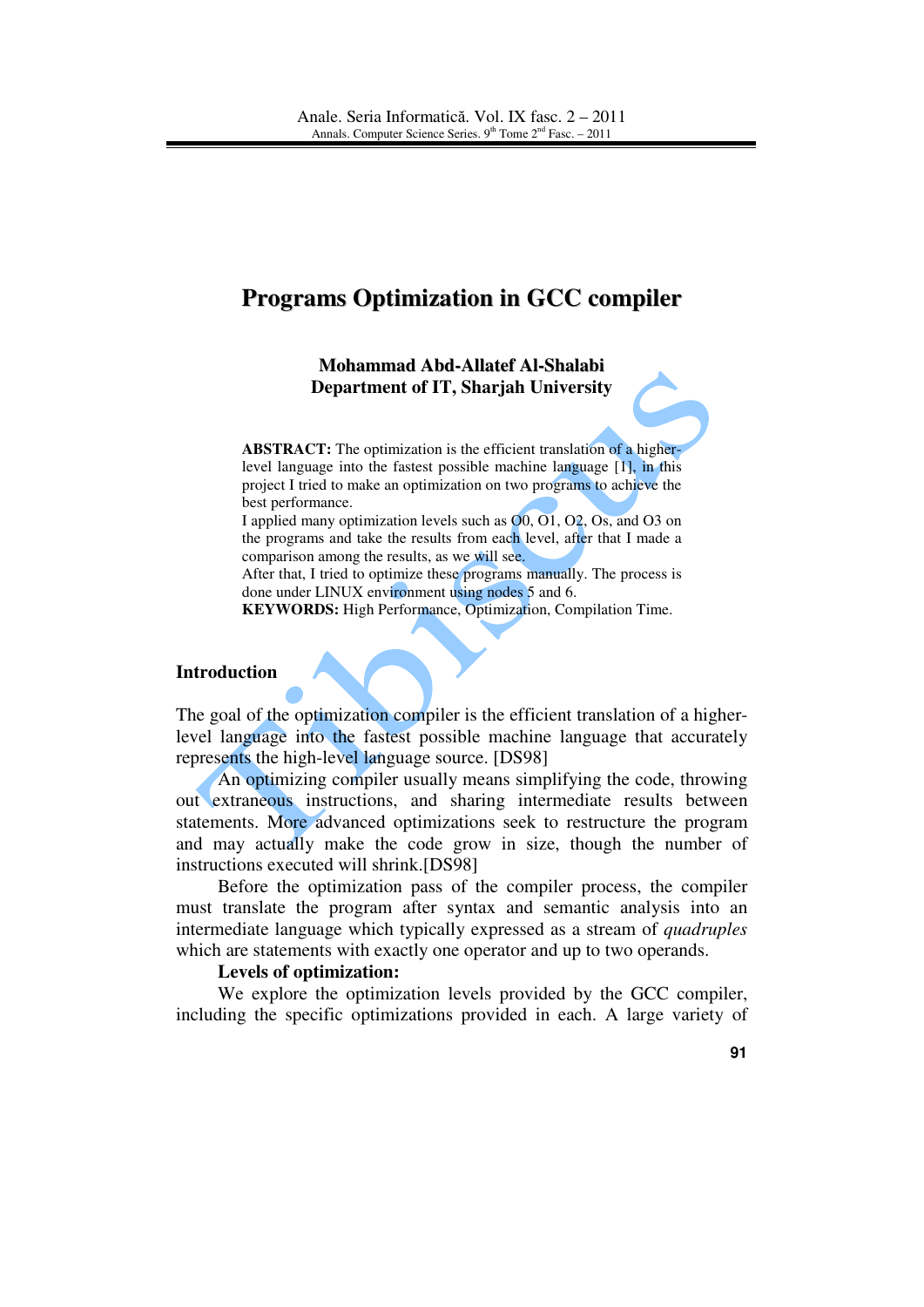optimizations are provided by GCC. Some optimizations reduce the size of the resulting machine code, while others try to create code that is faster, potentially increasing its size. [lin\*\*]

Level zero:

It is the default optimization which provides no optimization at all, this can be explicitly specified with option  $-$ O or  $-$ O0. [lin\*\*]

 $\Box$  Level 1 (-O1):

The purpose of this level is to produce an optimized image in a short amount of time. These optimizations typically don't require significant amounts of compile time to complete. Level 1 also has two sometimesconflicting goals. These goals are to reduce the size of the compiled code while increasing its performance. The first level of optimization is enabled as:  $\lim^{**}$ ]

gcc –O1 –o test test.c

 $\Box$  Level 2 (-O2):

The second level of optimization performs all other supported optimizations within the given architecture that do not involve a spacespeed trade off, a balance between the two objectives. For example, a loop unrolling and function inlining, which have the effect of increasing code size while also potentially making the code faster, are not performed. The second level is enable as:[2]

gcc –O2 –o test test.c

 $\Box$  Level 2.5 (-Os):

The special optimization level (-Os or size) enables all -O2 optimizations that do not increase code size, it puts the emphasis on size over speed. This includes all second-level optimizations, except for the alignment optimizations, loops, jumps and labels to an address that is a multiple of a power of two, in an architecture-dependent manner. Skipping to these boundaries can increase performance as well as the size of the resulting code and data space, these particular optimizations are disabled. The size optimization level is enabled as:  $\lceil \text{lin}^{**} \rceil$ 

gcc –Os –o test test.c

 $\Box$  Level 3 (-O3):

The third and highest level enables even more optimizations by putting emphasis on speed over size. This includes optimizations enabled at –O2

**92**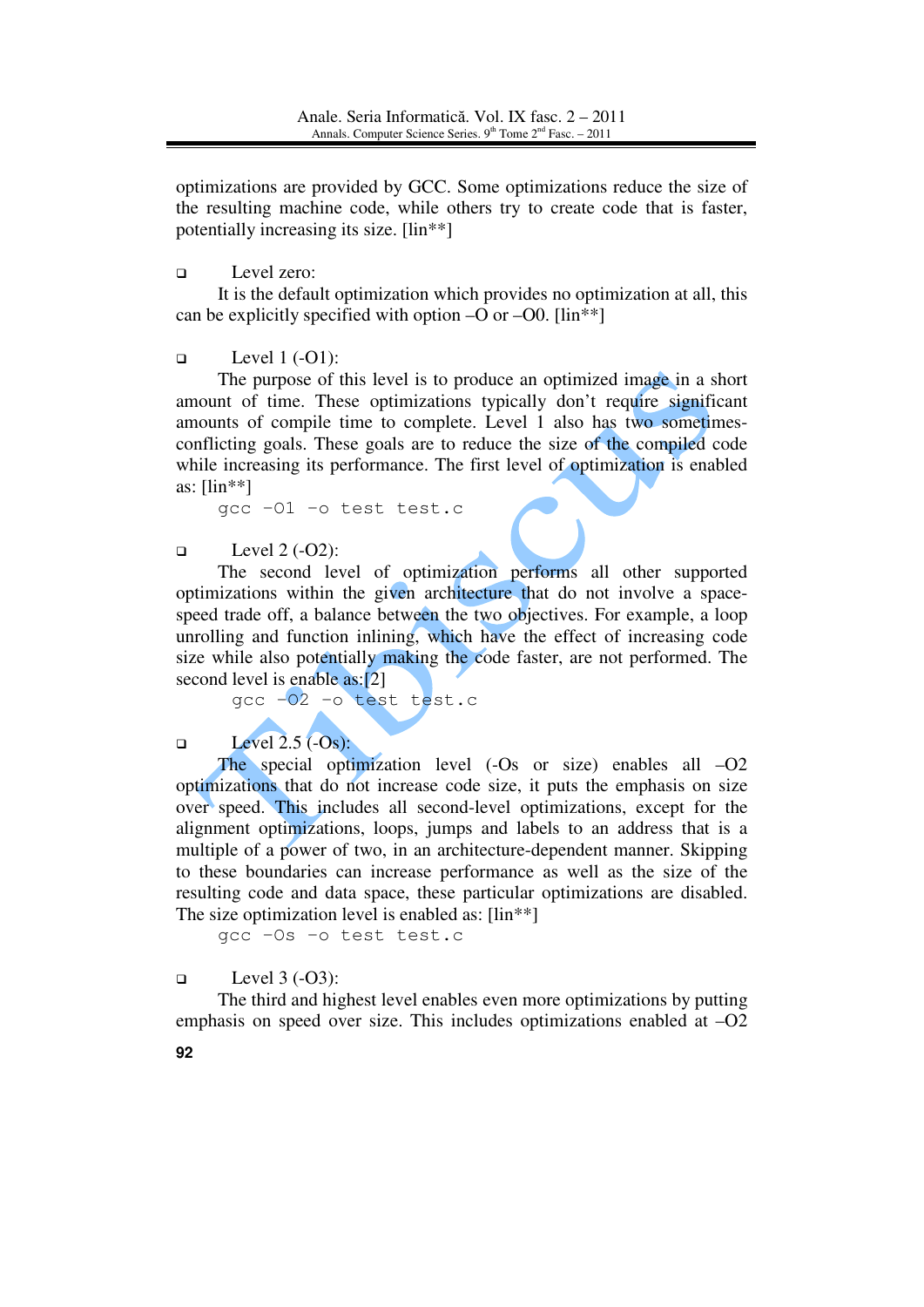and rename-register. The optimization inline-functions also is enabled here, which can increase performance but also can drastically increase the size of the object, depending upon the functions that are inlined. The third level is enabled as: [lin\*\*]

```
gcc -O3 test test.c
```
Although –O3 can produce fast code, the increase in the size of the image can have adverse effects on its speed. For example, if the size of the image exceeds the size of the available instruction cache, severe performance penalties can be observed. Therefore, it may be better simply to compile at –O2 to increase the chances that the image fits in the instruction cache. [lin\*\*]

Classical optimizations:

- □ Copy propagation.
- Constant folding.
- Dead code removal.
- $\Box$  Strength reduction.
- **Q** Variable renaming.
- **Common sub expression elimination.**
- □ Loop-invariant code motion.
- Induction variable simplification.

#### **1. The Process**

I take two programs from two students in the class, to apply the optimization level on the two programs.

The first program is used to initially store a random numbers in one dimensional array and then sort these values and compute the sum of these elements, finally it calculate the factorial, Fibonacci for a given number. The first program is shown in Appendix A.

This program contains the following function:

- **sort:** which sort the values inside the array.
- **sum:** which compute the sum of the values inside the array.
- **printArray:** which print the values inside the array.
- **Fibonacci:** compute the Fibonacci for a given number.
- **Factorial:** compute the factorial for a given number.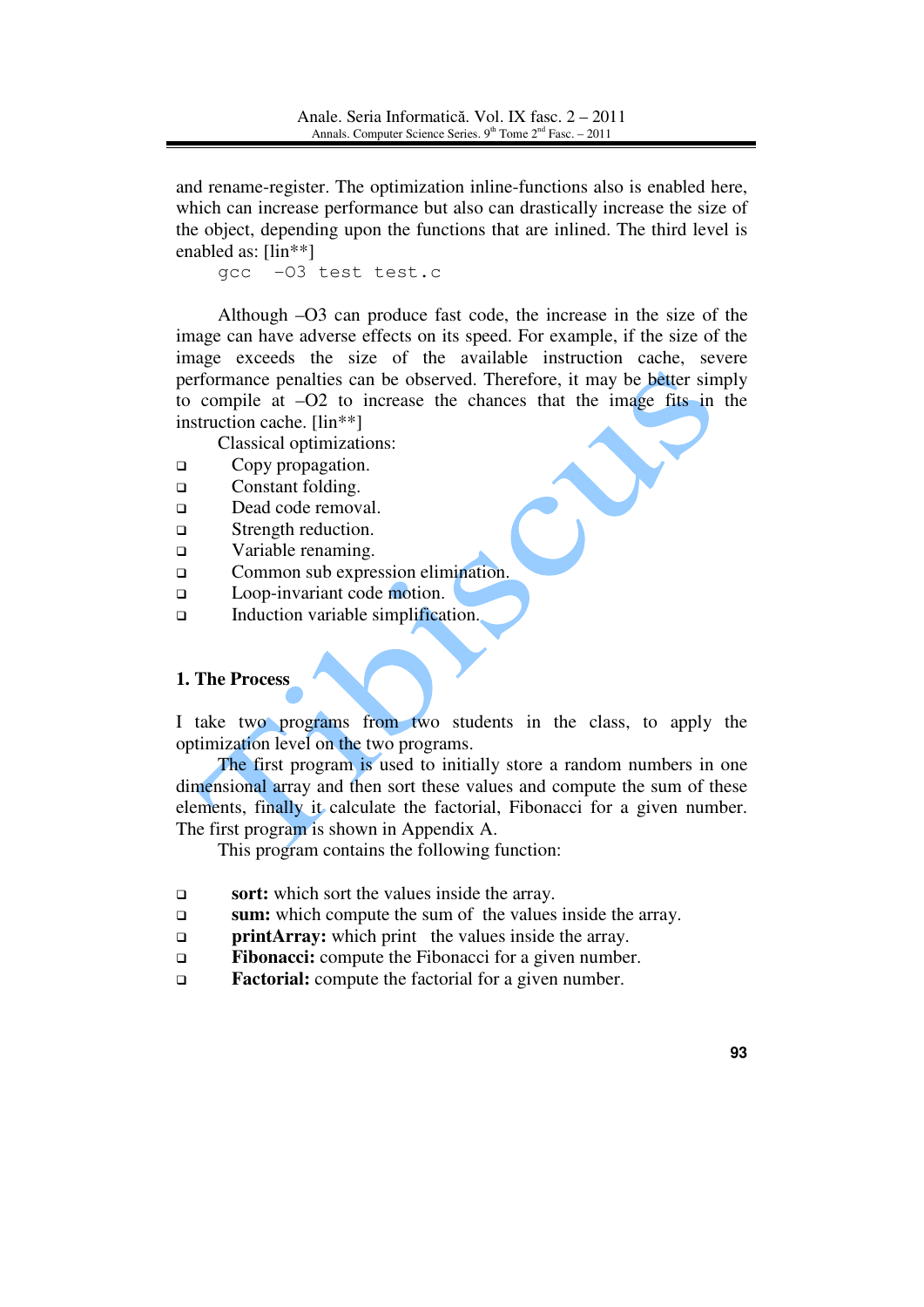The second uses some computations inside a nested loop using the factorial, power and gcd functions for a given numbers. The first program is shown in Appendix B.

This program using the following recursion functions:

- **gcd:** which computes the greater common divisor.
- **Factorial:** which computes the factorial of a given number.
- **power:** which computes the power  $x^y$ .

In this project I made 10 executions for each program in each level of optimization, executed each program with default optimization then executed each one with optimization levels O0, O1, O2, Os, and O3.

After that, I made manual optimization on each program, and executed each one with the default compiler optimization10 times, and then I recorded the results and analyze them.

The results of the optimization levels of the two programs are shown in the Tables below.

|                | <b>Default Optimization level</b> |                  |                    |
|----------------|-----------------------------------|------------------|--------------------|
| <b>Test</b>    | <b>Real Time</b>                  | <b>User Time</b> | <b>System Time</b> |
|                | 241.112                           | 241.005          | 0.03               |
| $\overline{2}$ | 241.564                           | 240.650          | 0.02               |
| 3              | 241.145                           | 240.214          | 0.05               |
|                | 242.212                           | 241.045          | 0.17               |
| 5              | 241.125                           | 240.205          | 0.01               |
| 6              | 242.465                           | 241.567          | 0.20               |
| 7              | 243.004                           | 239.984          | 0.01               |
| 8              | 242.992                           | 240.963          | 0.20               |
| 9              | 241.548                           | 240.021          | 0.02               |
| 10             | 242.024                           | 241.947          | 0.01               |
| Average        | 242.058                           | 240.9655         | 0.105              |
| Maximum        | 243.004                           | 241.947          | 0.20               |
| Minimum        | 241.112                           | 239.984          | 0.01               |

## **1.1 The results of the first program:**

#### **Table 1.1. The result of the default optimization**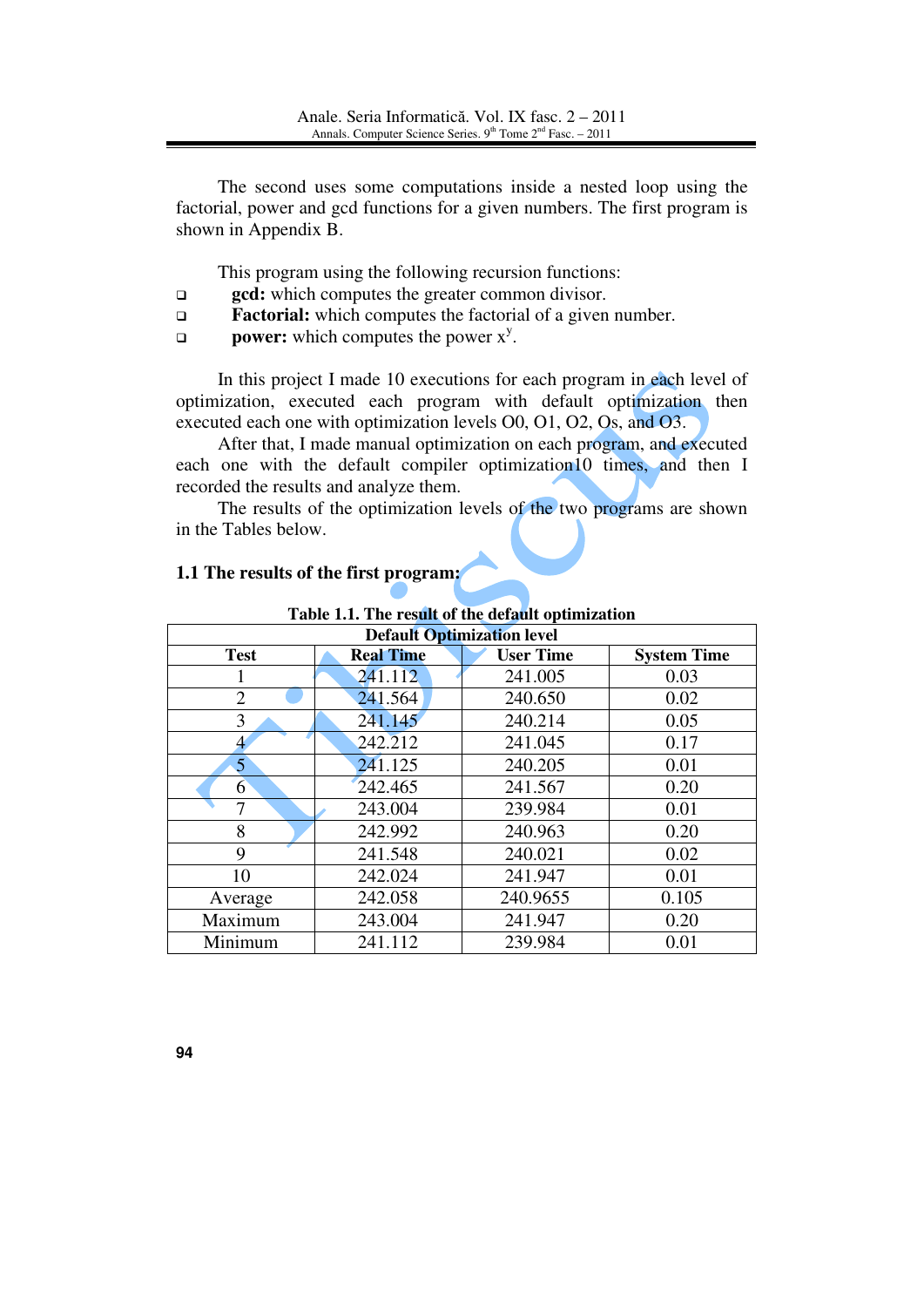Anale. Seria Informatică. Vol. IX fasc. 2 – 2011 Annals. Computer Science Series. 9<sup>th</sup> Tome 2<sup>nd</sup> Fasc. – 2011

|                |                  | <b>O1</b> optimization level |                    |
|----------------|------------------|------------------------------|--------------------|
| <b>Test</b>    | <b>Real Time</b> | <b>User Time</b>             | <b>System Time</b> |
|                | 87.125           | 86.493                       | 0.02               |
| $\overline{2}$ | 87.254           | 87.841                       | 0.01               |
| 3              | 86.483           | 86.004                       | 0.0                |
| 4              | 87.910           | 87.145                       | 0.04               |
| 5              | 87.751           | 86.975                       | 0.01               |
| 6              | 87.045           | 86.896                       | 0.04               |
|                | 87.045           | 87.254                       | 0.05               |
| 8              | 86.954           | 87.570                       | 0.02               |
| 9              | 87.254           | 87.659                       | 0.043              |
| 10             | 86.342           | 87.847                       | 0.03               |
| Average        | 87.0465          | 86.9297                      | 0.0176             |
| Maximum        | 87.751           | 87.847                       | 0.05               |
| Minimum        | 86.342           | 86.004                       |                    |

## **Table 1.2. The result of O1 optimization**

# **Table 1.3. The result of O2 optimization**

|                |                  | <b>O2</b> optimization level |                    |
|----------------|------------------|------------------------------|--------------------|
| <b>Test</b>    | <b>Real Time</b> | <b>User Time</b>             | <b>System Time</b> |
|                | 86.704           | 85.92                        | 0.01               |
| $\overline{2}$ | 86.963           | 85.92                        |                    |
| 3              | 85.643           | 85.63                        | 0.01               |
| 4              | 85.992           | 85.72                        |                    |
| 5              | 87.126           | 86.44                        | 0.01               |
| 6              | 85.975           | 85.65                        |                    |
|                | 85.836           | 85.68                        |                    |
| 8              | 85.941           | 86.29                        | 0.02               |
| 9              | 86.947           | 85.92                        | 0.01               |
| 10             | 86.450           | 85.57                        | 0.04               |
| Average        | 86.3845          | 86.18                        | 0.02               |
| Maximum        | 87.126           | 86.44                        | 0.04               |
| Minimum        | 85.643           | 85.92                        |                    |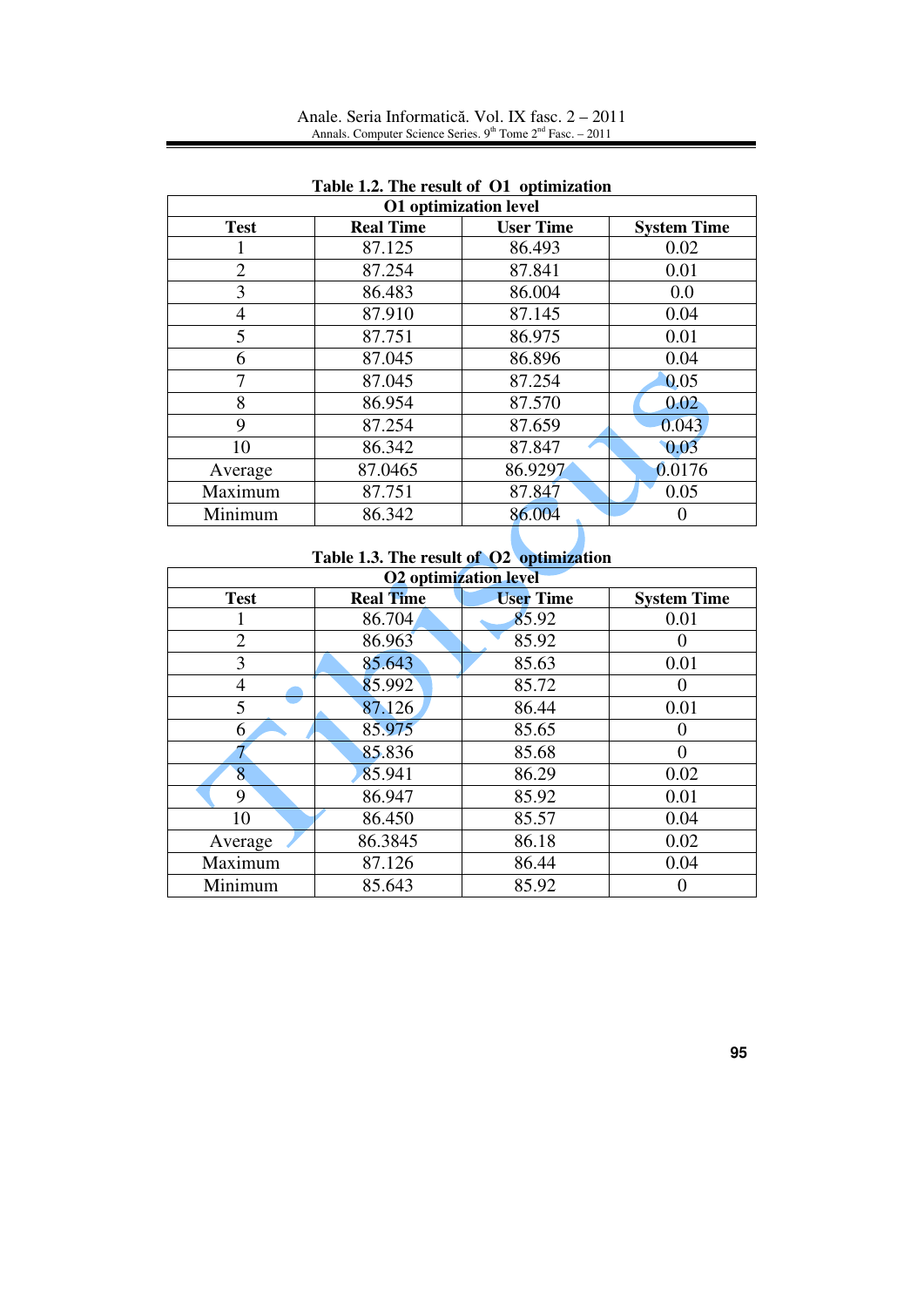Anale. Seria Informatică. Vol. IX fasc. 2 – 2011 Annals. Computer Science Series.  $9<sup>th</sup>$  Tome  $2<sup>nd</sup>$  Fasc. – 2011

|                |                  | <b>Os optimization level</b> |                    |
|----------------|------------------|------------------------------|--------------------|
| <b>Test</b>    | <b>Real Time</b> | <b>User Time</b>             | <b>System Time</b> |
|                | 118.540          | 116.124                      | 0.001              |
| $\overline{2}$ | 116.927          | 115.921                      | 0.02               |
| 3              | 116.325          | 114.124                      | 0.01               |
| 4              | 119.247          | 114.147                      | 0.0                |
| 5              | 118.014          | 114.254                      |                    |
| 6              | 116.241          | 114.258                      | 0.02               |
|                | 118.124          | 116.122                      | 0.01               |
| 8              | 117.254          | 114.048                      | 0.00               |
| 9              | 118.124          | 116.124                      | 0.06               |
| 10             | 119.144          | 114.14                       | 0.00               |
| Average        | 117.774          | 115.124                      | 0.03               |
| Maximum        | 119.247          | 116.124                      | 0.06               |
| Minimum        | 116.241          | 114.124                      |                    |

**Table 1.4. The result of Os optimization** 

#### **Table 1.5. The result of O3 optimization**

|                |                  | <b>O3</b> optimization level |                    |
|----------------|------------------|------------------------------|--------------------|
| <b>Test</b>    | <b>Real Time</b> | <b>User Time</b>             | <b>System Time</b> |
|                | 86.074           | 85.912                       | 0.0                |
| $\overline{2}$ | 86.198           | 85.142                       | 0.01               |
| 3              | 88.098           | 84.471                       | 0.01               |
| 4              | 88.147           | 85.231                       | 0.01               |
| 5              | 85.458           | 85.1147                      | 0.0                |
| 6              | 85.321           | 85.265                       | 0.05               |
|                | 88.524           | 86.124                       | 0.01               |
| 8              | 88.486           | 86.124                       | 0.07               |
| 9              | 88.147           | 84.545                       | 0.1                |
| 10             | 87.147           | 85.985                       | 0.8                |
| Average        | 86.9225          | 85.2975                      | 0.35               |
| Maximum        | 88.524           | 86.142                       | 0.7                |
| Minimum        | 85.321           | 84.471                       |                    |

From the tables above, we can see that the O2 optimization level is the best one because the average in both real and user time is the lowest one, but the O3 optimization level is greater than O2 and Os, because the O3 optimization level focuses on the size of the program and regardless the performance. After that, I tried to apply a hand tuning on the program, and I get the following replacement: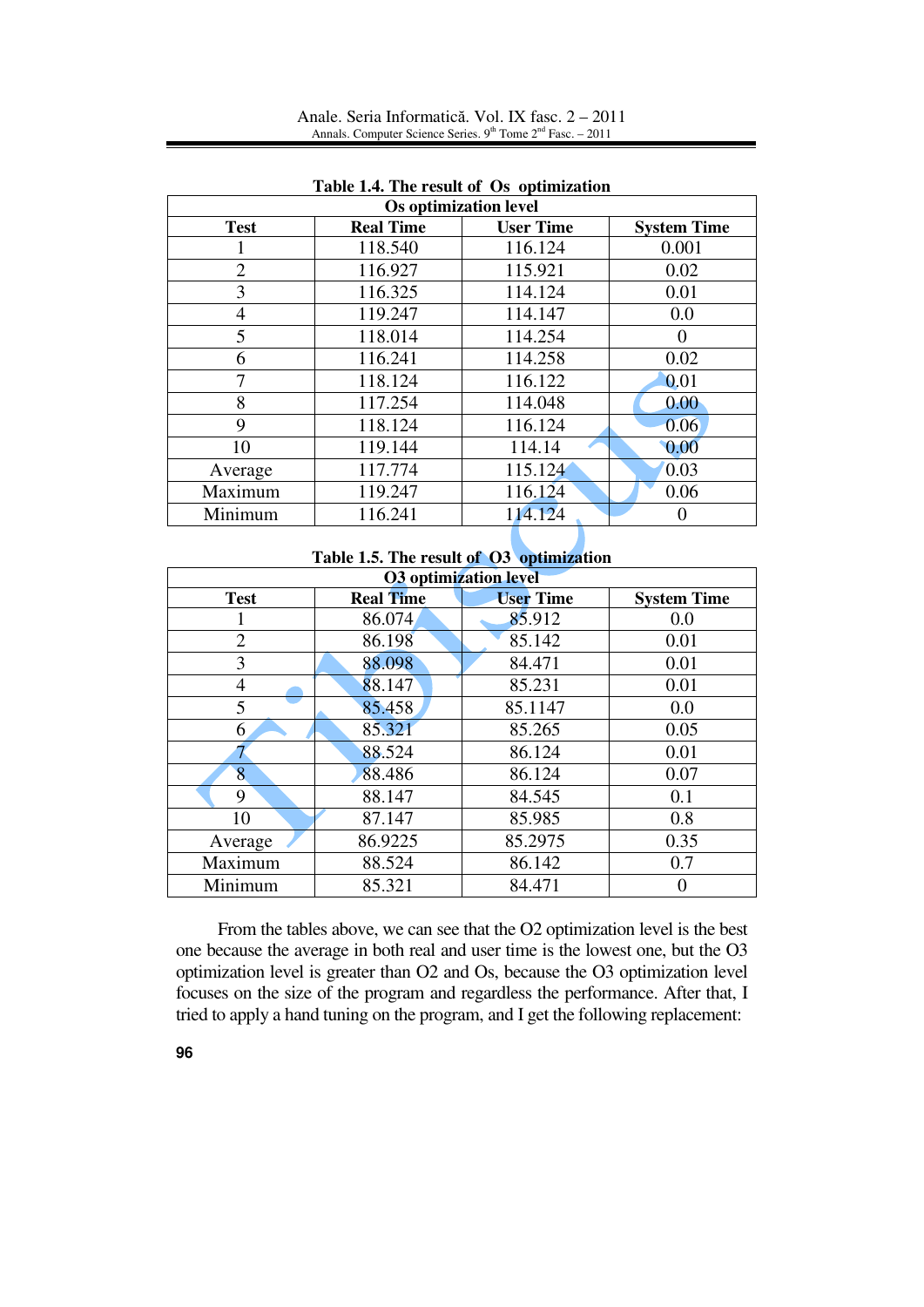

**Figure 1.1. The replacement after hand tuning** 

From the figure above, we can replace the first segment from the code with the second one, means that we can replace the nested for loop with a single one by multiplying the indices. The result of timing the new code is shown in figure 1.6 below.

|                |                  | <b>Hand Tuning Optimization</b> |                    |
|----------------|------------------|---------------------------------|--------------------|
| <b>Test</b>    | <b>Real Time</b> | <b>User Time</b>                | <b>System Time</b> |
|                | 24.015           | 23.162                          |                    |
| $\overline{2}$ | 26.124           | 23.011                          |                    |
| 3              | 25.897           | 22.324                          |                    |
| 4              | 25.821           | 21.044                          |                    |
| 5              | 26.145           | 22.124                          |                    |
| 6              | 26.012           | 22.014                          |                    |
|                | 24.124           | 21.255                          |                    |
| 8              | 26.145           | 20.124                          |                    |
| 9              | 25.014           | 22.144                          |                    |
| 10             | 26.475           | 20.147                          |                    |
| Average        | 25.245           | 21.643                          |                    |
| Maximum        | 26.475           | 23.162                          |                    |
| Minimum        | 24.015           | 20.124                          |                    |

**Table 1.6. The result of hand tuning**

We can see the difference from the optimization levels from the figure 1.2 which shows the comparison among the optimization levels and figure 1.3 which show the comparison between O0 and hand tuning optimization.

**97**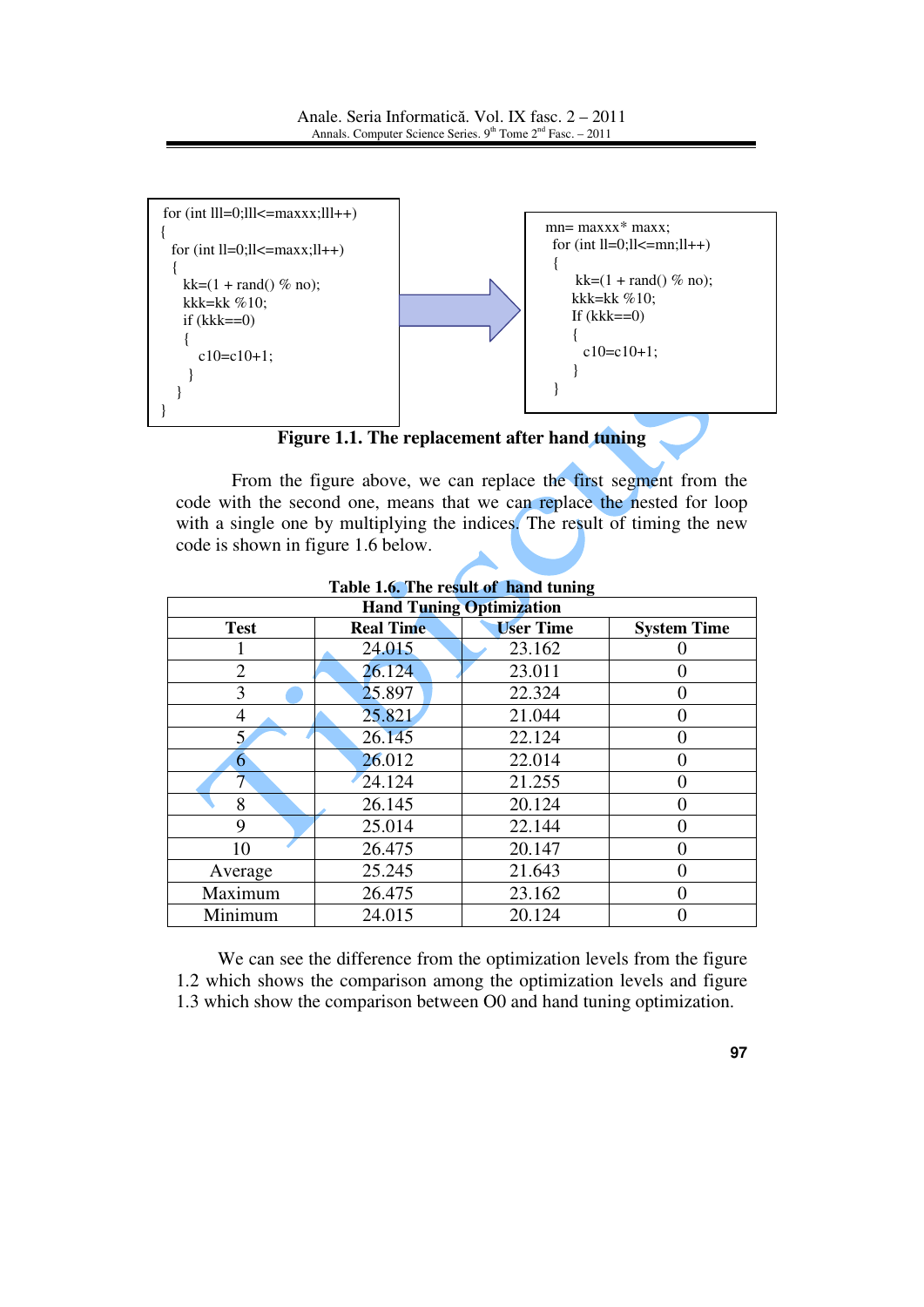

**Figure 1.2. Comparison among optimization levels**



**Figure 1.3. Comparison between O0 and hand tuning optimization**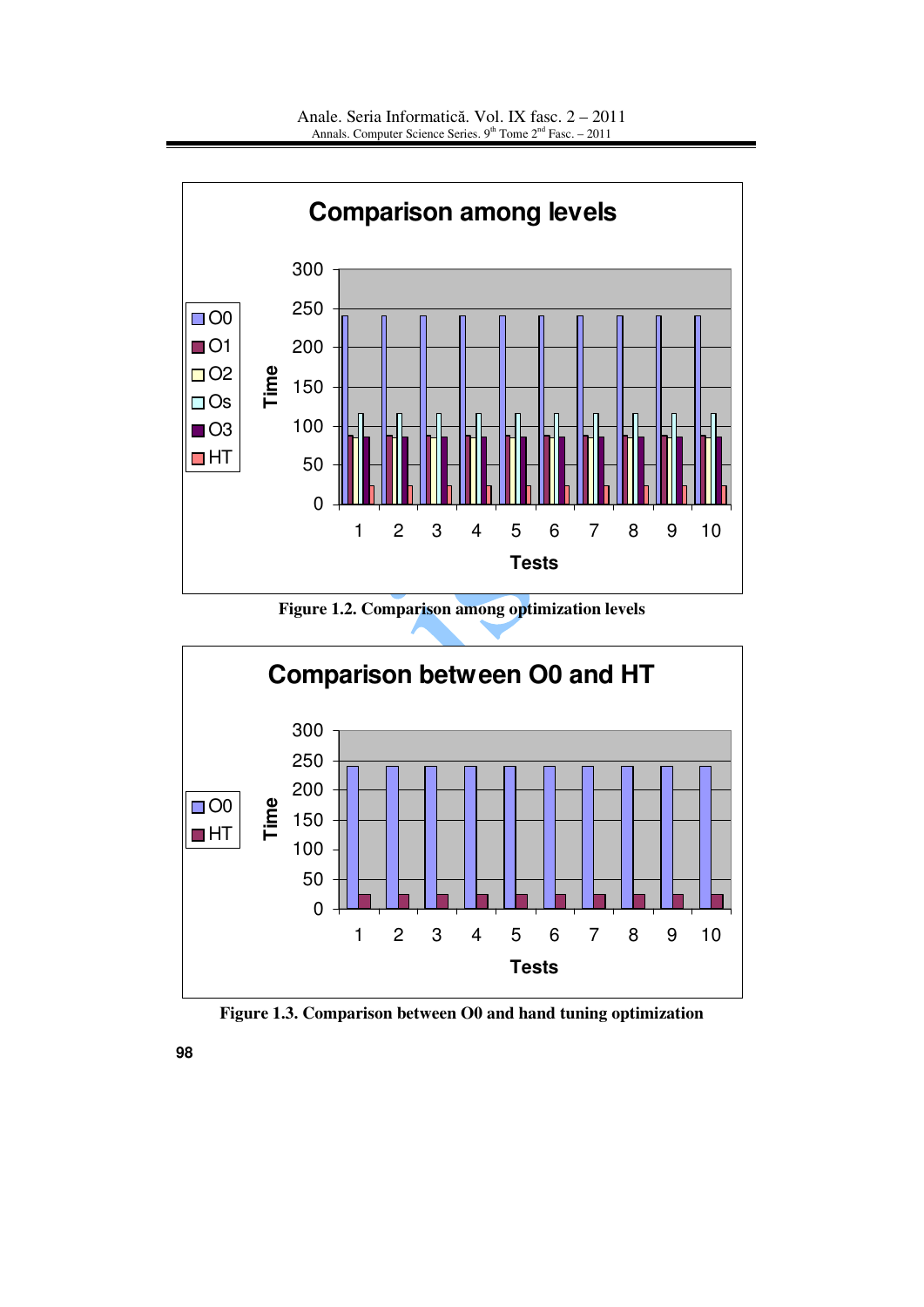We can see from the figures that the hand tuning optimization is the best one, then O2 optimization level, because in the hand tuning we can apply any optimizations on the code that the compiler may not intelligent enough to apply.

## **1.2 The results of the second program:**

|                | <b>Table 1.0.</b> The result of the default optimization | <b>Default Optimization level</b> |                    |
|----------------|----------------------------------------------------------|-----------------------------------|--------------------|
|                |                                                          |                                   |                    |
| <b>Test</b>    | <b>Real Time</b>                                         | <b>User Time</b>                  | <b>System Time</b> |
|                | 187.372                                                  | 187.220                           | 0.03               |
| $\overline{2}$ | 187.169                                                  | 187.160                           | 0.01               |
| 3              | 187.219                                                  | 187.210                           | 0.0                |
| 4              | 186.220                                                  | 187.237                           | 0.07               |
| 5              | 187.205                                                  | 187.200                           | 0.0                |
| 6              | 187.335                                                  | 187.240                           | 0.06               |
| 7              | 187.183                                                  | 186.180                           | 0.0                |
| 8              | 187.220                                                  | 187.212                           | 0.02               |
| 9              | 187.160                                                  | 187.301                           | 0.0                |
| 10             | 187.098                                                  | 187.612                           | 0.03               |
| Average        | 186.796                                                  | 186.896                           | 0.35               |
| Maximum        | 187.372                                                  | 187.612                           | 0.7                |
| Minimum        | 186.220                                                  | 186.180                           | 0.0                |

### **Table 1.6. The result of the default optimization**

### **Table 1.7. The result of O1 optimization**

|                | <b>O1</b> optimization level |                  |                    |
|----------------|------------------------------|------------------|--------------------|
| <b>Test</b>    | <b>Real Time</b>             | <b>User Time</b> | <b>System Time</b> |
|                | 126.156                      | 124.110          | 1.02               |
| $\overline{2}$ | 126.063                      | 126.060          | 0.0                |
| 3              | 126.073                      | 126.070          | 0.0                |
| 4              | 124.856                      | 127.101          | 0.08               |
| 5              | 126.060                      | 126.060          | 0.0                |
| 6              | 126.155                      | 123.890          | 1.01               |
|                | 126.048                      | 126.040          | 0.0                |
| 8              | 126.056                      | 126.055          | 0.01               |
| 9              | 126.156                      | 124.174          | 0.09               |
| 10             | 127.134                      | 126.476          | 0.03               |
| Average        | 125.995                      | 125.4955         | 0.51               |
| Maximum        | 127.134                      | 127.101          | 1.02               |
| Minimum        | 124.856                      | 123.890          |                    |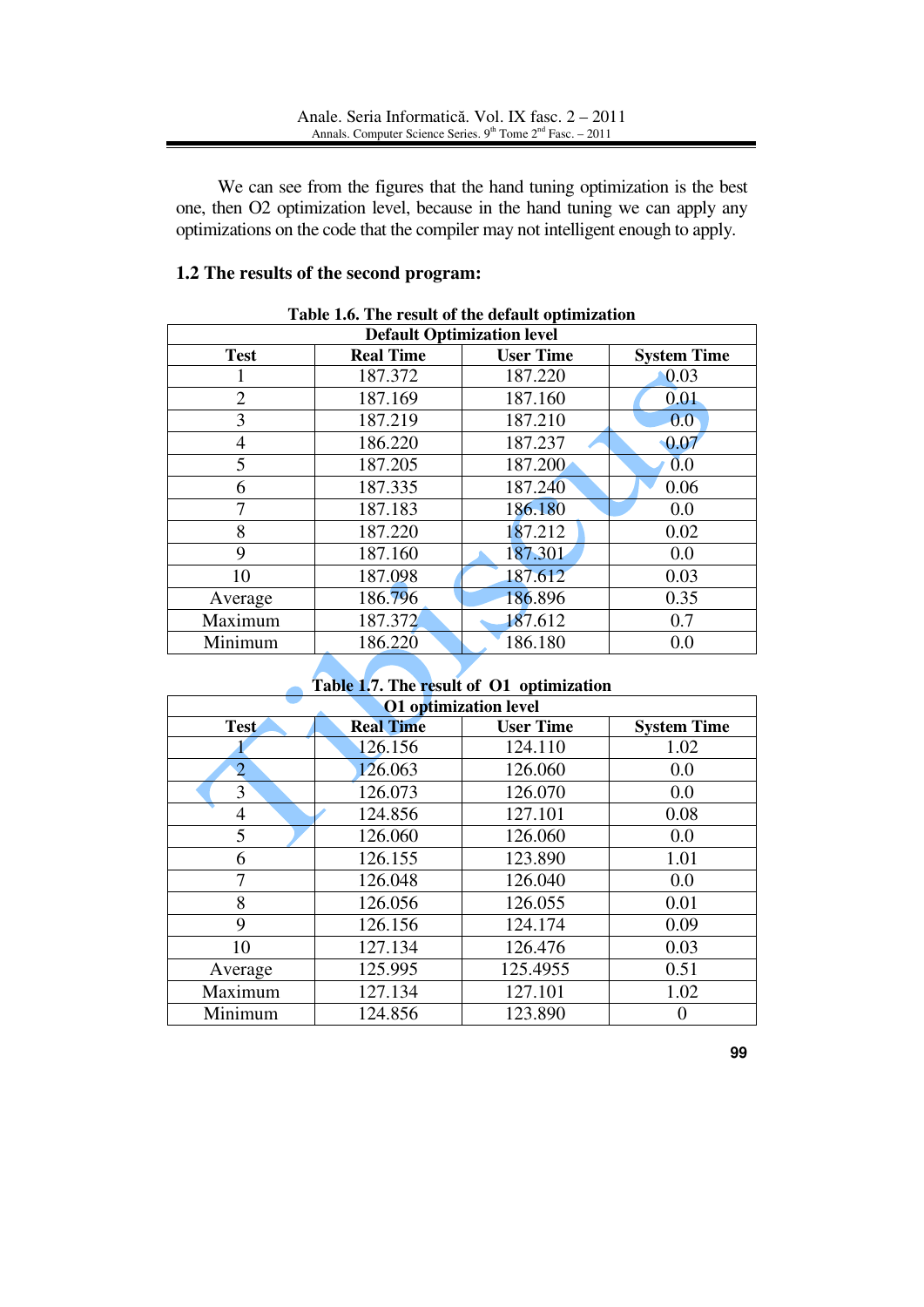|             |                  | $1.001$ , $1.011$ $1.001$ $01$ $02$ $0$ $0.001$ $0.001$<br><b>O2</b> optimization level |                    |
|-------------|------------------|-----------------------------------------------------------------------------------------|--------------------|
| <b>Test</b> | <b>Real Time</b> | <b>User Time</b>                                                                        | <b>System Time</b> |
|             | 133.373          | 122.960                                                                                 | 6.870              |
| 2           | 133.215          | 133.201                                                                                 | 0.02               |
| 3           | 133.241          | 133.239                                                                                 | 0.0                |
| 4           | 135.233          | 133.301                                                                                 |                    |
| 5           | 133.189          | 133.240                                                                                 | 0.0                |
| 6           | 133.300          | 133.225                                                                                 | $\theta$           |
|             | 133.845          | 132.998                                                                                 | 0.03               |
| 8           | 135.152          | 134.748                                                                                 | 0.02               |
| 9           | 133.201          | 133.241                                                                                 | 0.0                |
| 10          | 133.236          | 133.423                                                                                 | 0.04               |
| Average     | 134.211          | 128.854                                                                                 | 3.435              |
| Maximum     | 135.233          | 134.748                                                                                 | 6.870              |
| Minimum     | 133.189          | 122.960                                                                                 |                    |

**Table 1.8. The result of O2 optimization**

## **Table 1.9. The result of Os optimization**

|                |                  | <b>Os optimization level</b> |                    |
|----------------|------------------|------------------------------|--------------------|
| <b>Test</b>    | <b>Real Time</b> | <b>User Time</b>             | <b>System Time</b> |
|                | 136.314          | 136.288                      | 0.02               |
| $\overline{2}$ | 136.180          | 136.200                      | 0.0                |
| 3              | 136.270          | 136.280                      | 0.0                |
| 4              | 136.311          | 136.266                      | 0.01               |
| 5              | 136.294          | 136.290                      |                    |
| n              | 135.874          | 136.214                      | 0.02               |
|                | 133.648          | 137.098                      | 0.05               |
| 8              | 135.812          | 136.841                      | 0.03               |
| 9              | 136.280          | 136.315                      | 0.03               |
| 10             | 136.612          | 136.532                      | 0.01               |
| Average        | 135.130          | 136.649                      | 0.025              |
| Maximum        | 136.612          | 137.098                      | 0.05               |
| Minimum        | 133.648          | 136.200                      |                    |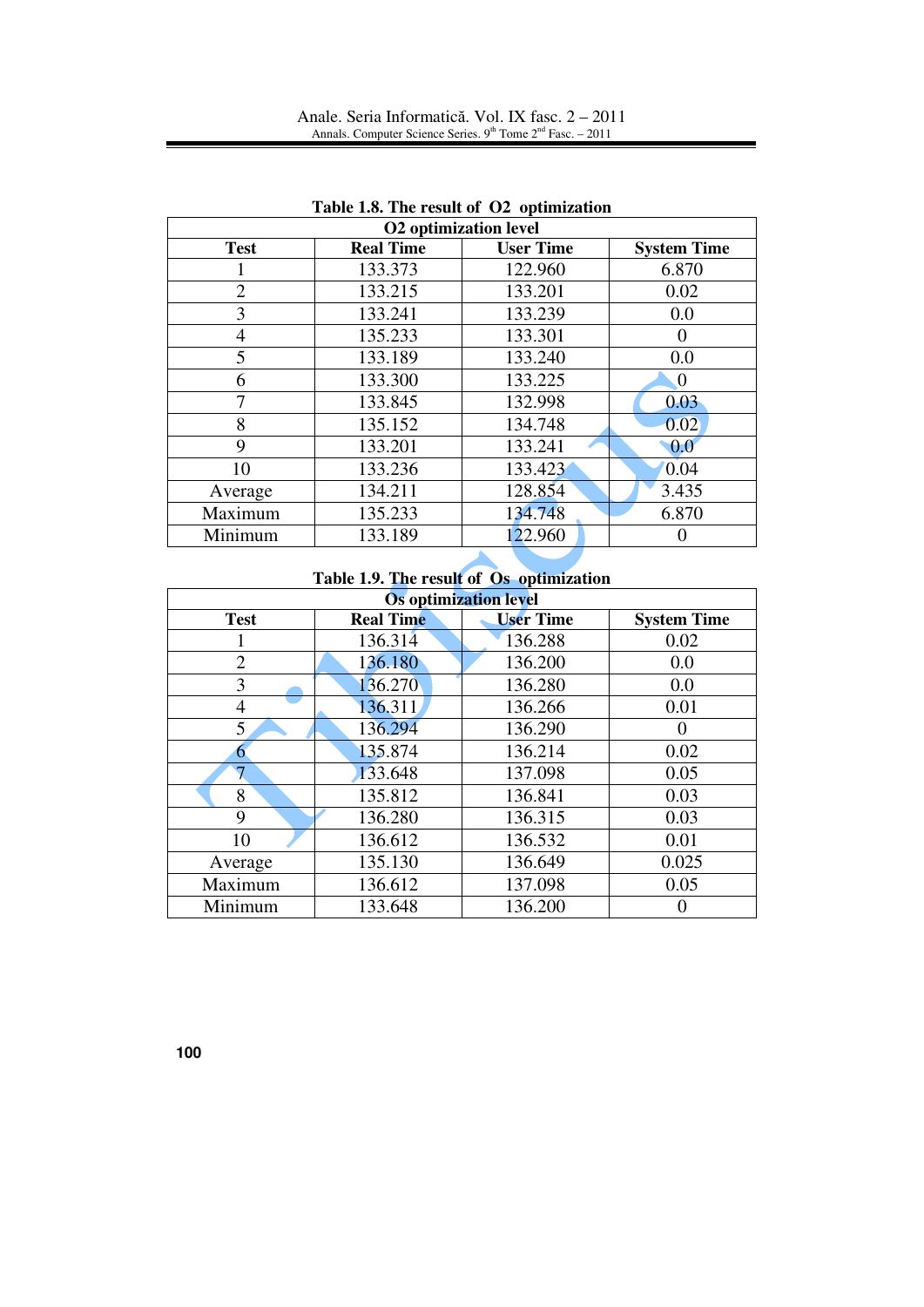Anale. Seria Informatică. Vol. IX fasc. 2 – 2011 Annals. Computer Science Series.  $9<sup>th</sup>$  Tome  $2<sup>nd</sup>$  Fasc. – 2011

|                |                  | Lable 1.10. The result of O3 optimization<br><b>03 Optimization level</b> |                    |
|----------------|------------------|---------------------------------------------------------------------------|--------------------|
| <b>Test</b>    | <b>Real Time</b> | <b>User Time</b>                                                          | <b>System Time</b> |
|                | 132.313          | 132.285                                                                   | 0.0                |
| $\overline{2}$ | 132.290          | 132.193                                                                   | 0.0                |
| 3              | 132.381          | 132.344                                                                   | 0.0                |
| 4              | 132.312          | 132.315                                                                   | 0.0                |
| 5              | 132.311          | 132.310                                                                   | 0.0                |
| 6              | 132.356          | 132.366                                                                   | 0.0                |
|                | 132.255          | 132.312                                                                   | 0.0                |
| 8              | 132.001          | 132.801                                                                   | 0.0                |
| 9              | 132.111          | 132.931                                                                   | 0.0                |
| 10             | 132.496          | 132.412                                                                   | 0.0                |
| Average        | 132.2485         | 132.562                                                                   | 0.0                |
| Maximum        | 132.496          | 132.931                                                                   | 0.0                |
| Minimum        | 132.001          | 132.193                                                                   | 0.0                |

| Table 1.10. The result of O3 optimization |
|-------------------------------------------|
|-------------------------------------------|

From the tables above, we can see that the O1 optimization level is the best one because the average in both real and user time is the lowest one, but the Os optimization level is greater than O2 and O3.

After that, I tried to apply a hand tuning on the program, and I get the following replacement:



**Figure 1.4. The replacement after hand tuning**

**101** From the figure above, we can replace the first segment from the code with the second one, means that we can replace the Factorial(y) statement that redundant twice with a temp variable, means that we reduce the call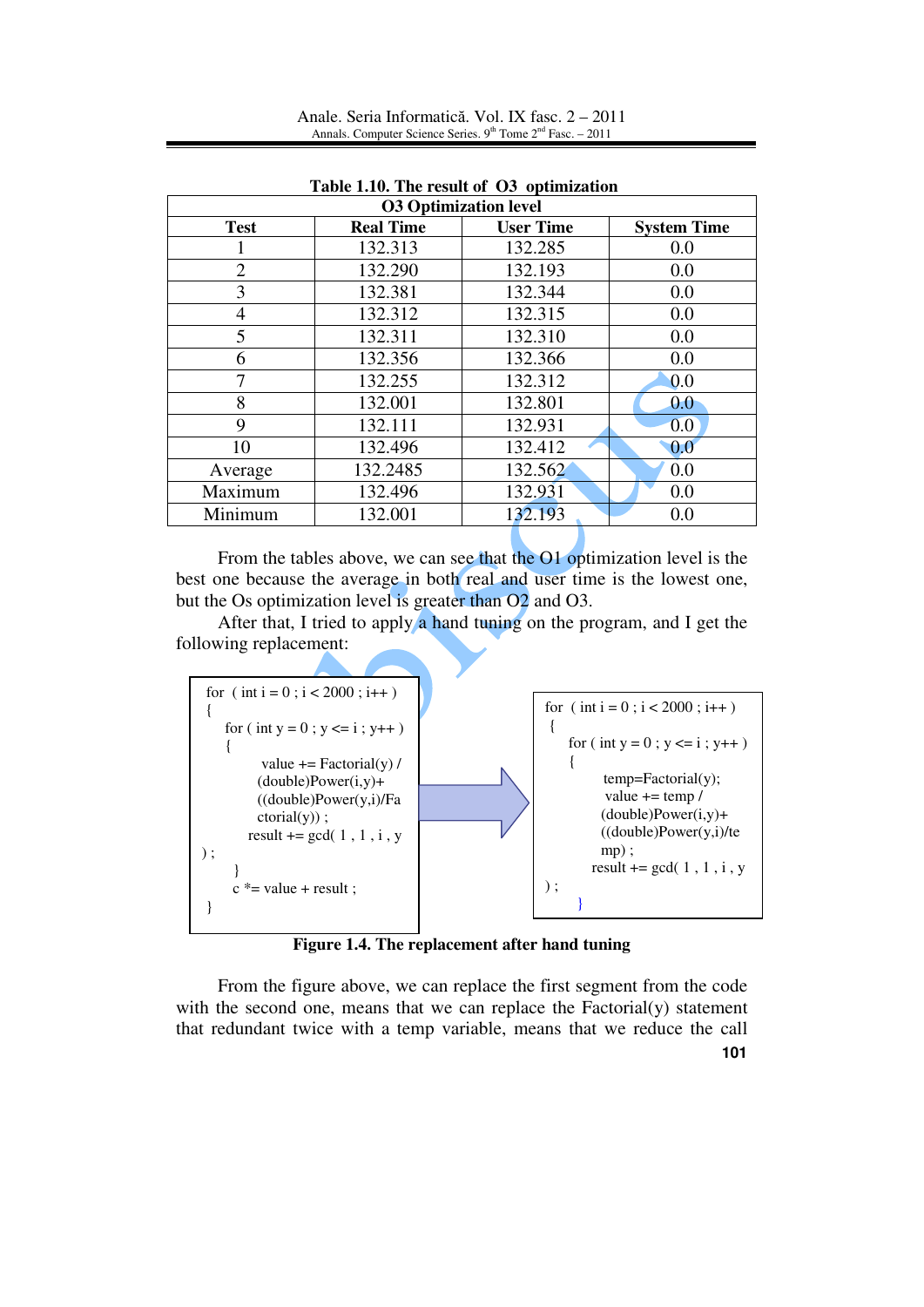statement of the function Factorial from 2 to 1 call statement only, because the call statement take many times. The result of timing the new code is shown in table below.

| Table 1.11. The result of hand tuning<br><b>Hand Tuning Optimization</b> |                  |                  |                    |
|--------------------------------------------------------------------------|------------------|------------------|--------------------|
| <b>Test</b>                                                              | <b>Real Time</b> | <b>User Time</b> | <b>System Time</b> |
|                                                                          | 84.015           | 83.162           | 0.0                |
| $\overline{2}$                                                           | 86.124           | 83.011           | 0.0                |
| 3                                                                        | 85.897           | 82.324           | 0.0                |
| 4                                                                        | 85.821           | 81.044           | 0.0                |
| 5                                                                        | 86.145           | 82.124           | 0.0                |
| 6                                                                        | 86.012           | 82.014           | 0.0                |
|                                                                          | 84.124           | 81.255           | 0.0                |
| 8                                                                        | 86.145           | 80.124           | 0.0                |
| 9                                                                        | 85.014           | 82.144           | 0.0                |
| 10                                                                       | 86.475           | 80.147           | 0.0                |
| Average                                                                  | 85.245           | 81.643           | 0.0                |
| Maximum                                                                  | 86.475           | 83.162           | 0.0                |
| Minimum                                                                  | 84.014           | 80.124           | 0.0                |

**Table 1.11. The result of hand tuning**

We can see the difference from the optimization levels from the figure 1.5 which show the comparison among the optimization levels and figure 1.6 which show the comparison between O0 and hand tuning optimization.

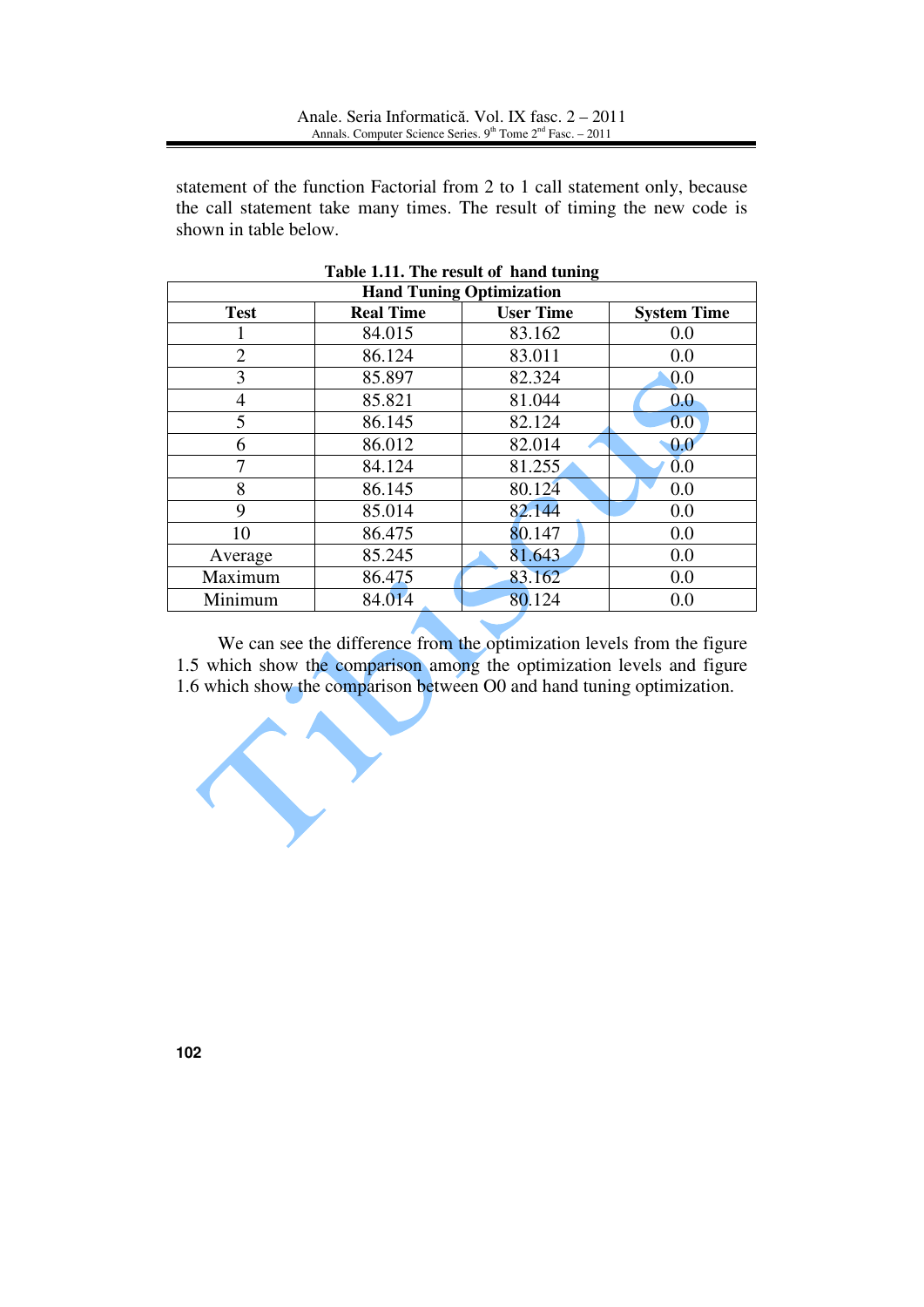

**Figure 1.5. Comparison among optimization levels**



**Figure 1.6. Comparison between O0 and hand tuning optimization**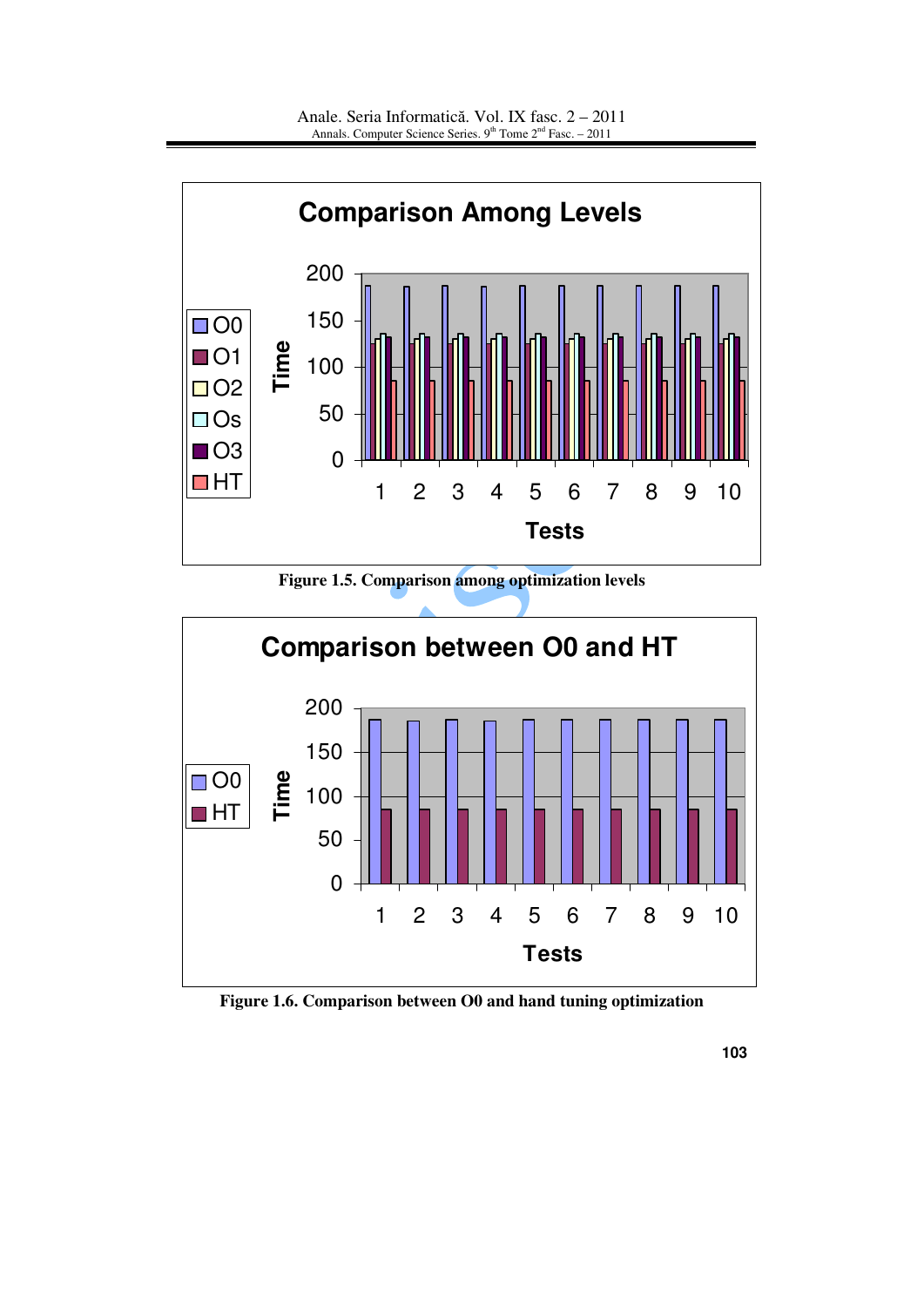We can see from the figures that the hand tuning optimization is the best one, then O1 optimization level, because in the hand tuning we can apply any optimizations on the code that the compiler may not intelligent enough to apply.

### **Conclusions**

1. Optimization is the good way to achieve a best performance of our applications.

2. There are many different optimization levels.

3. Sometimes, the O2 optimization level is the simplest way to achieve a good performance, but not always.

4. Sometimes, the optimization levels don't get the best performance, so we need to optimize our application manually.

#### **References**

- [DS98] **K. Down, C. Severance** *High Performance Computing*, Second edition, O'Reilly, 1998.
- [KK03] **G. Karniadakis, R. Kirby**  *Parallel Scientific Computing in C++ an MPI*, Cambridge University Press, 2003.
- [K+94] **V. Kumar, A. Grama, A. Gupta, G. Karypis** *Introduction to Parallel Computing,* Benjamin Cummings / Addison Wesley, 1994.
- [LS08] **C. Lin, L. Snyder** *Principles of Parallel Programming*, Pearson Education, 2008.
- [lin\*\*] www.linuxjournal.com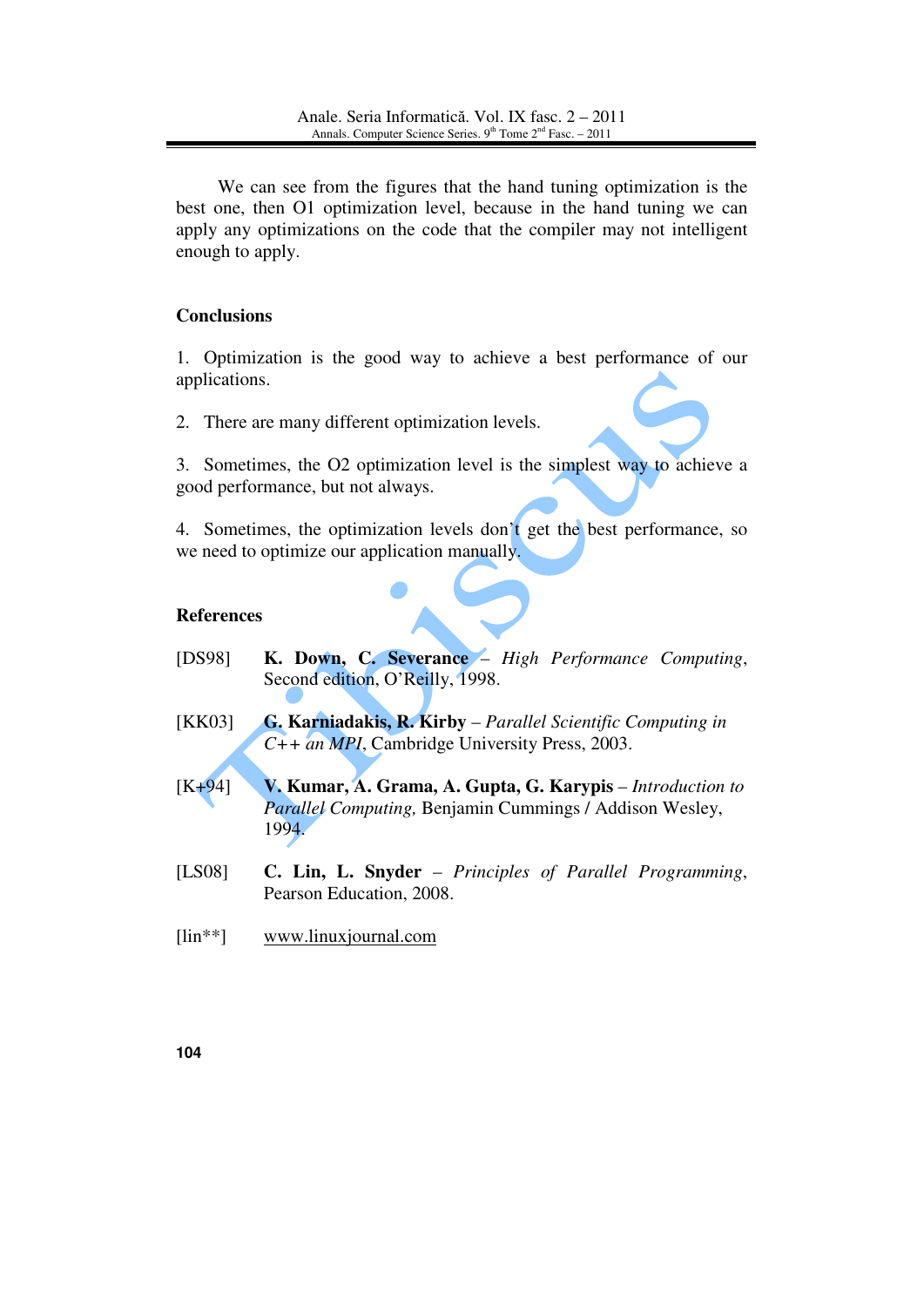#### **Appendix A: The first Program**

/\* this program do the following: 1- find random number between 0 and 32 and find frequency of no.10 2- find random factorial and fibonacci series. 3- put random number in(0,32) in array a. 4- sort array a in array b. 5- find the sum of array elements \*/ #include <iostream.h> #include <iomanip.h> #include <stdlib.h> #define no 32 #define maxx 100000 #define maxxx 10000 unsigned long factorial(unsigned long); long fibonacci(long); void Sort(int [], int ); int sum(int [], int); void printArray(int[], int); main() { int result,reslt,kk,kkk; int  $c10=0$ ; int a[no],b[no]; int i; for (int  $\text{III} = 0$ ;  $\text{III} < \text{max} \times x$ ;  $\text{III} + \text{H}$ ) { for  $(int ll=0; ll<=maxx; ll++)$ {  $kk=(1 + rand() % no);$ kkk=kk  $%10;$ if(kkk==0){  $c10=c10+1$ ; } } } for (int k=0; k $\le$ =no;k++) { for  $(i = 0; i \le m; i++)$  { a[k]=factorial(i);  $result = fibonacci(i);$  } } cout << "Fibonacci(" <<  $i \lt i \lt$ ") = " << result << endl;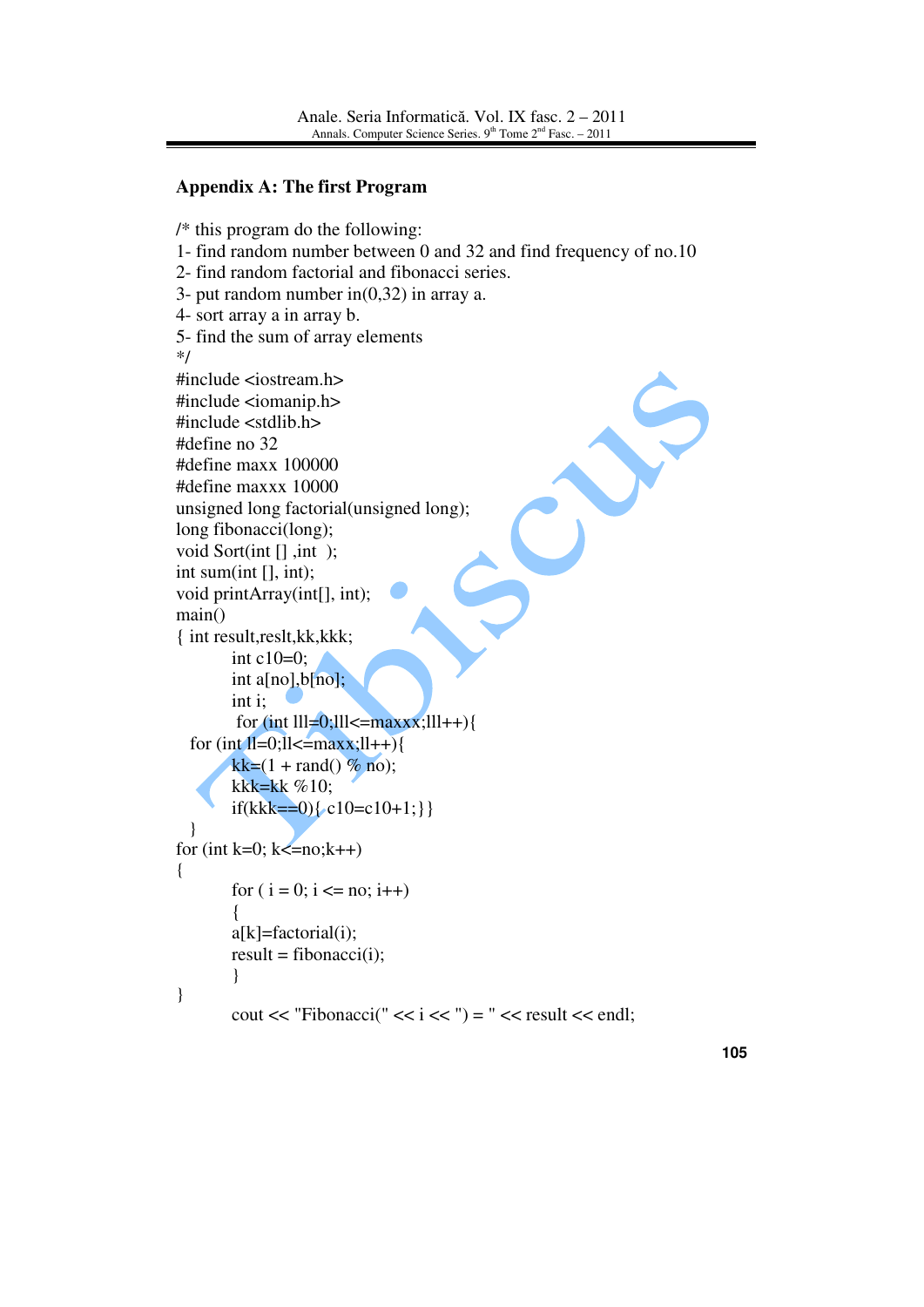```
106
       cout << setw(2) << i << \le i' \le "! = " << factorial(i) << endl;
       for (int j = 0; j \le no; j^{++})
       {a[i]=}(1 + rand() \% no); } 
       for (int m = 0; m \le no; m + +)
\{b[no-m]=a[m];
 } 
cout << "array a before sorting"<<endl; 
cout<<"================================"<<endl; 
  printArray(a, no); 
 cout<<endl:
cout << "array a after sorting"<<endl;
cout<<"================================"<<endl; 
  printArray(b, no); 
 cout<<endl;
  restt = sum(b, no); cout<<"========================="<<endl; 
 cout<<"sum of array elements="<<reslt<<endl;
 Sort(b, no);
 cout<<endl;
 cout<<"number 10 freq. "<<c10<<endl;
  return 0; 
} 
// Recursive definition of function factorial 
unsigned long factorial(unsigned long number) 
{ 
 if (number \leq 1)
    return 1; 
  else 
    return number * factorial(number - 1); 
} 
// Recursive definition of function fibonacci 
long fibonacci(long n) 
{ 
 if (n == 0 \parallel n == 1) return n; 
  else 
   return fibonacci(n - 1) + fibonacci(n - 2);
} 
int sum(int b[], int size)
```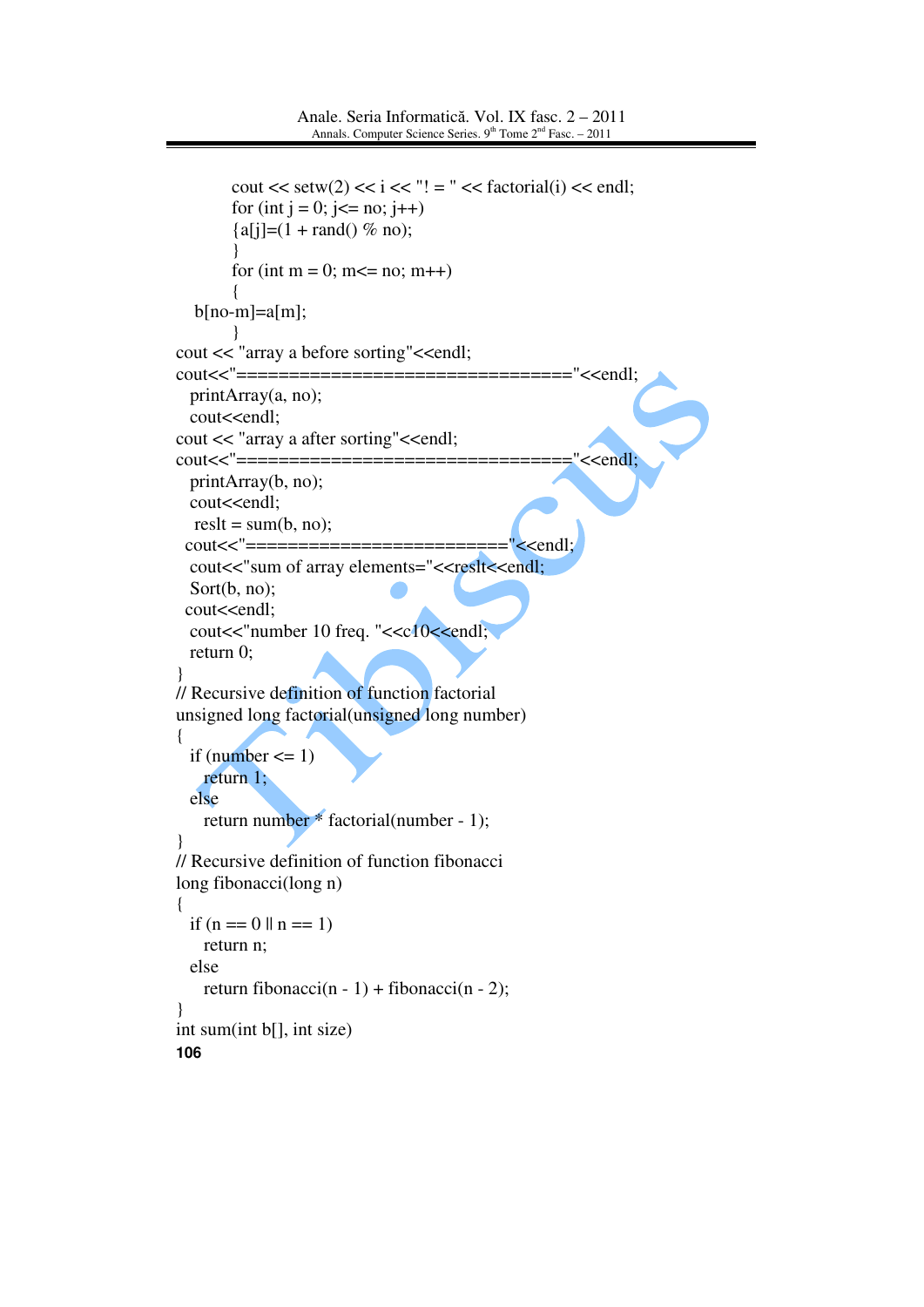```
{ 
if (size == 1) return b[0]; 
else 
return b[size - 1] + sum(b, size - 1);
} 
void Sort(int a[], int size) 
{ 
  int temp; 
 for (int pass = 1; pass < size; pass + +)
    for (int j = 0; j < size - 1; j++)
      if (a[i] > a[i+1]) {
        temp = a[j];a[i] = a[i+1];a[j+1] = temp; } 
} 
void printArray(int a[], int size) 
{ 
 for (int l = 0; l < size; l++) {
    if (1\% 8 == 0) cout << endl; 
    cout << setw(5) << a[l];
  } 
}
```
## **Appendix B: The second Program**

```
#include<iostream.h> 
using namespace std ; 
long Power( int b, int p);
long Factorial(long value);
int gcd( int , int , int , int ) ; 
int main( ) 
{ 
   double value = 0;
   double result = 1;
   double c = 1;
   for ( int i = 0; i < 2000; i++)
    { 
     for ( int y = 0 ; y \le i ; y++ )
```